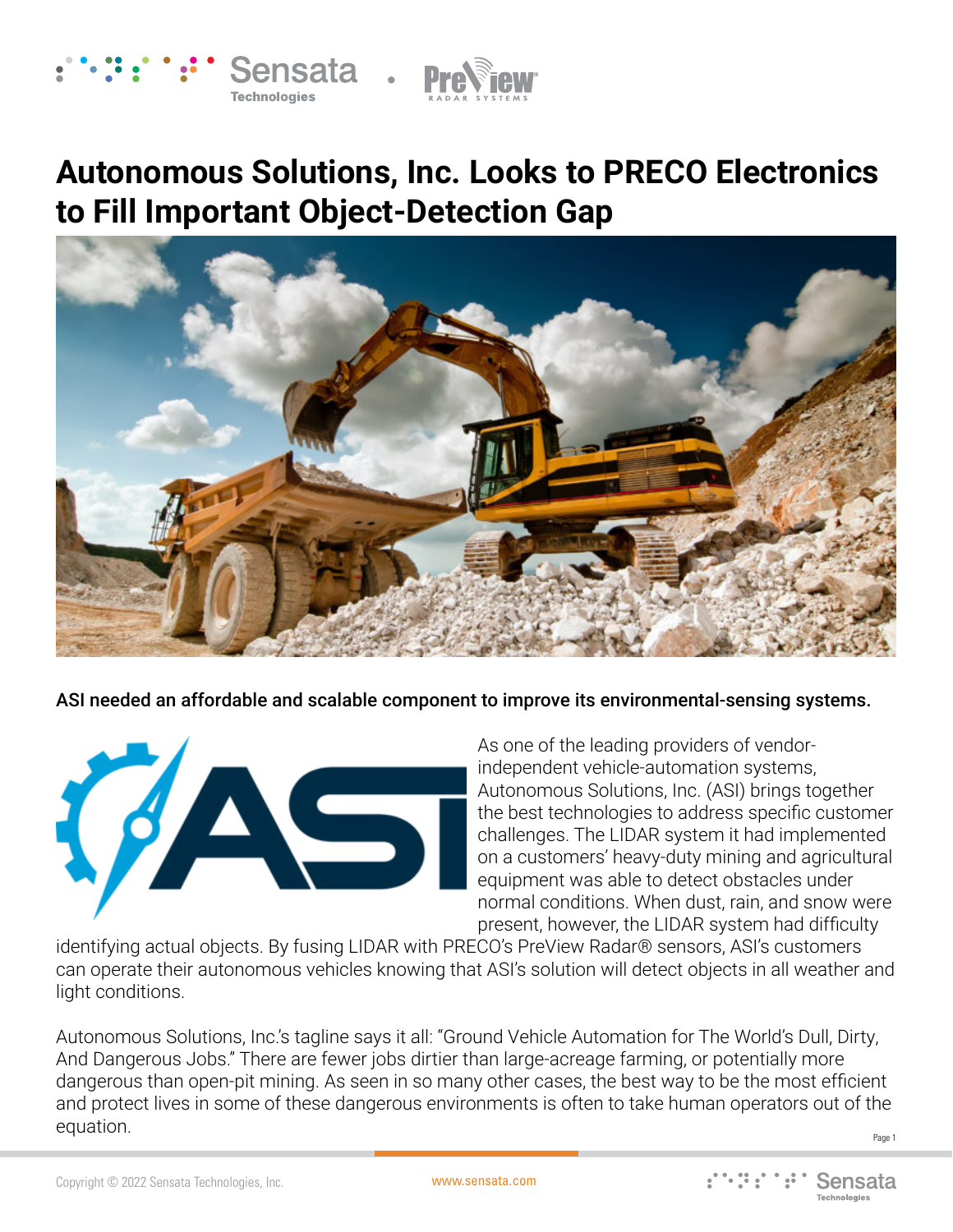But that means companies must find ways to ensure vehicles operate in a flawlessly safe fashion. Cost savings made possible by the reduction in the number and severity of accidents has been particularly important for mining companies.

## Combining LIDAR and Radar to Improve "Visibility"

"One of the main features we sell to our customers is obstacle protection and avoidance," says ASI robotics research engineer Taylor Bybee. "To perform that, we need environmental sensing, which we're delivering with a combination of LIDAR and radar units. LIDAR provides high-resolution information, but it is susceptible to unwanted returns from dust and rain and snow. PRECO's radars complement this information by being able to penetrate harsh conditions to verify the existence of actual obstacles."

Terence Keegan is ASI's perception software engineer, responsible for the company's object detection solutions. "Our current application for the mines is in the haul and dump cycles, both of which can create huge problems with dust, dirt, and mud. We Haul-Truck-Lidarwere looking for a way to fuse radar with active LIDAR sensing to be able to operate in these difficult environments."

After testing PRECO's PreView Sentry™ radar sensors for hundreds of hours, ASI was convinced that the combination of LIDAR and radar made sense. Since it implemented this two-pronged approach, ASI has seen a dramatic reduction in unwanted returns, along with high marks for the radar sensors' durability.



## **Big Equipment Can Mean Big Blind Spots**

ASI's overarching goal, says Keegan, is to obtain as many visual perspectives around the vehicle as possible so the operators can see potential obstacles within a full 360-degree view of their position.

As Keegan points out, one of the big challenges of implementing object detection solutions in the mining industry is the sheer size of the equipment involved. ASI's solution is to fuse multiple LIDAR and radar sensors to provide the all-condition situation awareness the operators need.

For both its agriculture and mining solutions, as well as for some of its small-scale military projects, ASI mounts radar sensors to the front of its vehicles, aimed in the direction of travel. From this position, the sensors send data to the remote operators for assessment, along with LIDAR data, for potential obstacles.

"Our customers also use radar on vehicles used at very large-scale farms," says Bybee. "These fields are usually much less cluttered than mines, but they can be a lot dustier. There usually aren't a lot of obstacles in the middle of a large field, but we still need to keep an eye out for unexpected vehicles, people, or animals. Obviously, they aren't there 100-percent of the time, but we need to make sure the tractors can stop for them should they appear."

Radar is a good solution for providing most of the actual view, Keegan says, especially when the remote operator is busy handling vehicle navigation.